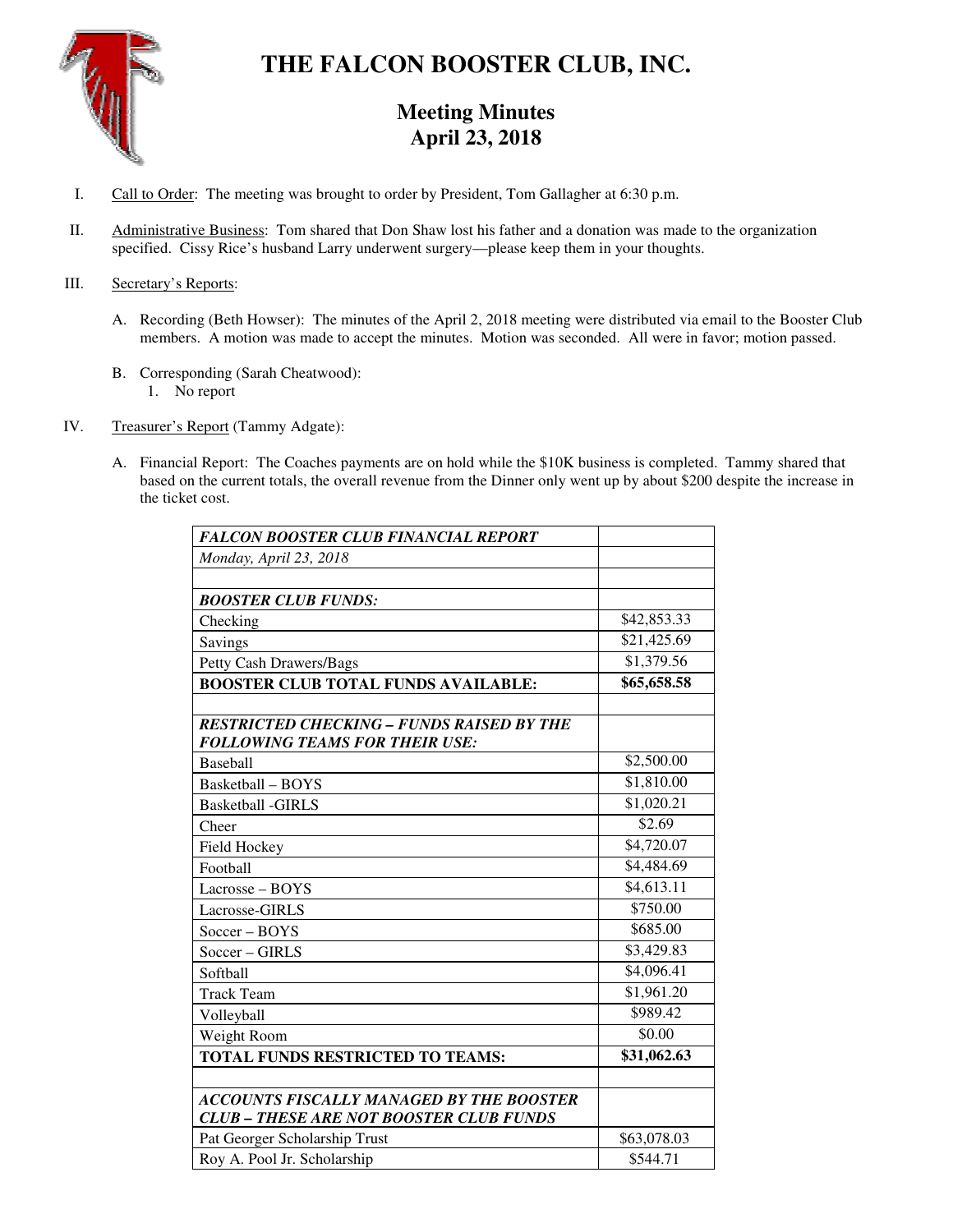## V. Committees:

- A. Committee Reports:
	- 1. Membership (Mary Kay Anderson): We currently show 105 members; 16 Board and 89 general members. Two membership applications were recently found in the Booster Club mailbox. One of the checks was dated in August and one in September and we were unable to process the August check. Tammy sent a letter and the check back to the family explaining the situation. No replacement check was requested because it is not their fault the check was misplaced for over 7 months. They were added to the Membership Roster.
- B. Concessions: Spring Sports:
	- 1. Baseball/Softball concessions are going well. There is no JV softball team so the Varisty games are providing higher revenues but both teams are showing a profit. Lacrosse is hit and miss depending on the crowd. The rescheduling of games due to weather and other conflicts is causing some challenges for games and concessions. We will move the extra vacuum (if available and found) from football to baseball to clean the popcorn machine.
- VI. Director of Student Activities:
	- A. Report N/A
	- B. Coaches: N/A

# VII. Old Business:

- A. Scholarship: 17 applications were received for this year's scholarship consideration. The Committee reported that these were some of the most impressive applications received in current years. 8 scholarships were given as named scholarships and 2 additional scholarships were given based on Committee request. Scholarship Night will be held on May  $2^{\tilde{nd}}$ .
- B. PE Day: Members report that the PE Day went well with several volunteers on hand to help. The estimated revenue was about \$1,500 before expenses.
- C. 10K Dinner/Dance/Auction April 14, 2018.
	- 1. Tom thanked everyone for their help—it was a great success and everyone's contributions are greatly appreciated.
	- 2. We will need to start looking at next year's date based on Easter and the Fairground restrictions of holding only the Fair and 36 other events. Tom has suggested that we move the date up a few weeks and get a date on the calendar by next meeting. Suggested dates are March 30 and April 6, 2019.
	- 3. Big thanks to Jeff for use of his trailer and assistance in setting up chairs and table.
	- 4. Three teams did not contribute baskets to the Silent Auction—we may want to consider altering the stipend they receive for not contributing. (Boys Tennis, Girls Basketball, Boys Soccer)
	- 5. There was a suggestion to purchase a Bingo Spinner for the Booster Club.
	- 6. Rachelle would like to turn over the Silent Auction items as she will not be leading the effort next year.
	- 7. Tammy reminded everyone that Winners need to be told in advance that they will receive a check for payment and will receive a 1099 form in January for tax purposes.
- D. Booster Club Shirts: Several members of the Board provided shirts to be embroidered with the Booster Club logo and those have not been returned. Tammy won't pay the Girls Soccer bill for items they ordered and received until the Booster Club shirts are returned.

# VIII. New Business:

- A. Prom
	- 1. Prom is April 28, 2018. Tom provided the leftover sodas from the \$10K dance for use at either the After-Prom party or teachers luncheon.
- B. Scholarship Night
	- 1. May  $2<sup>nd</sup>$  is Scholarship Night.